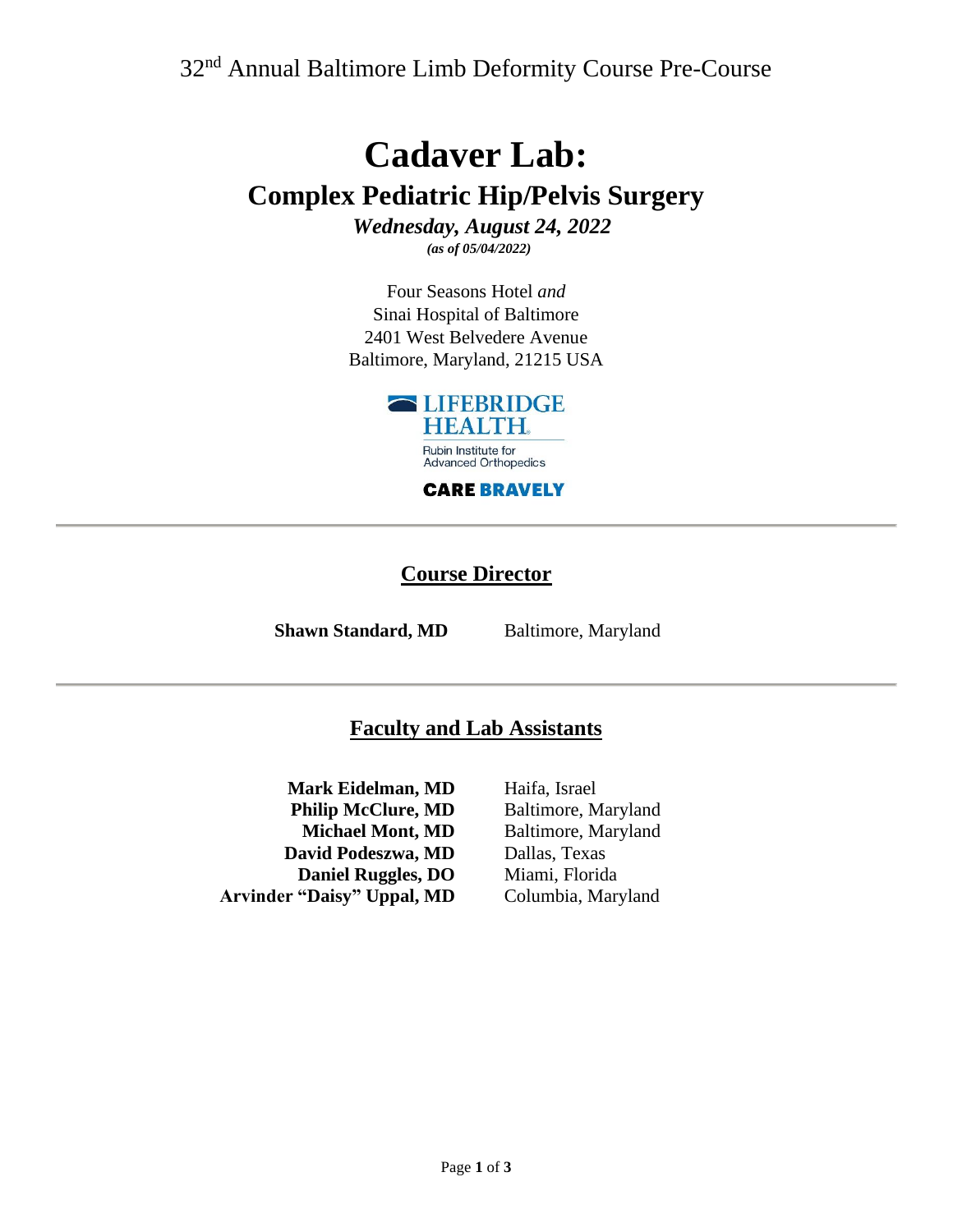## *Wednesday, August 24, 2022*

| $7:00 - 7:30$   | Registration                                                                                                 | Four Seasons Hotel, Marine Room, Level 2 |
|-----------------|--------------------------------------------------------------------------------------------------------------|------------------------------------------|
| $7:30$ prompt   | Depart from Four Seasons Hotel Lobby to<br>Sinai Hospital of Baltimore                                       | Four Seasons Hotel, Lobby                |
| $8:00 - 8:20$   | <b>Continental Breakfast</b>                                                                                 | Executive Boardroom, Lobby Level         |
| $8:20 - 8:25$   | Welcome<br>Shawn Standard, MD                                                                                |                                          |
| $8:25 - 8:45$   | Hip Development and Biomechanics<br>Daniel Ruggles, DO                                                       |                                          |
| $8:45 - 9:05$   | Basics of Acetabular and Proximal Femoral Osteotomies<br>Philip McClure, MD                                  |                                          |
| $9:05 - 9:25$   | Total Hip Arthroplasty in the Teenager / Young Adult<br>Michael Mont, MD                                     |                                          |
| $9:25 - 9:45$   | Periacetabular Osteotomy for Residual Acetabulum Dysplasia<br>David Podeszwa, MD                             |                                          |
| $9:45 - 9:50$   | Discussion                                                                                                   |                                          |
| $9:50 - 10:05$  | <b>Health Break</b>                                                                                          |                                          |
| $10:05 - 10:25$ | Surgical Hip Dislocation and Treatment of Coxa Magna: Femoral Head Reduction Osteotomy<br>Shawn Standard, MD |                                          |
| $10:25 - 10:40$ | Pitfalls and Complications of Complex Hip Surgery<br>Mark Eidelman, MD                                       |                                          |
| $10:40 - 10:55$ | Morscher Osteotomy for Coxa Breva<br>Mark Eidelman, MD                                                       |                                          |
| $10:55 - 11:15$ | Advanced Imaging in the Hip<br>Daisy Uppal, MD                                                               |                                          |
| $11:15 - 11:25$ | <b>Collect Boxed Luncheon</b>                                                                                |                                          |
| $11:25 - 11:45$ | Who Is the Ideal Candidate for Hip Distraction?<br>Shawn Standard, MD                                        |                                          |
|                 | 11:45–12:05 Lab Overview and Proceed to Lab                                                                  |                                          |